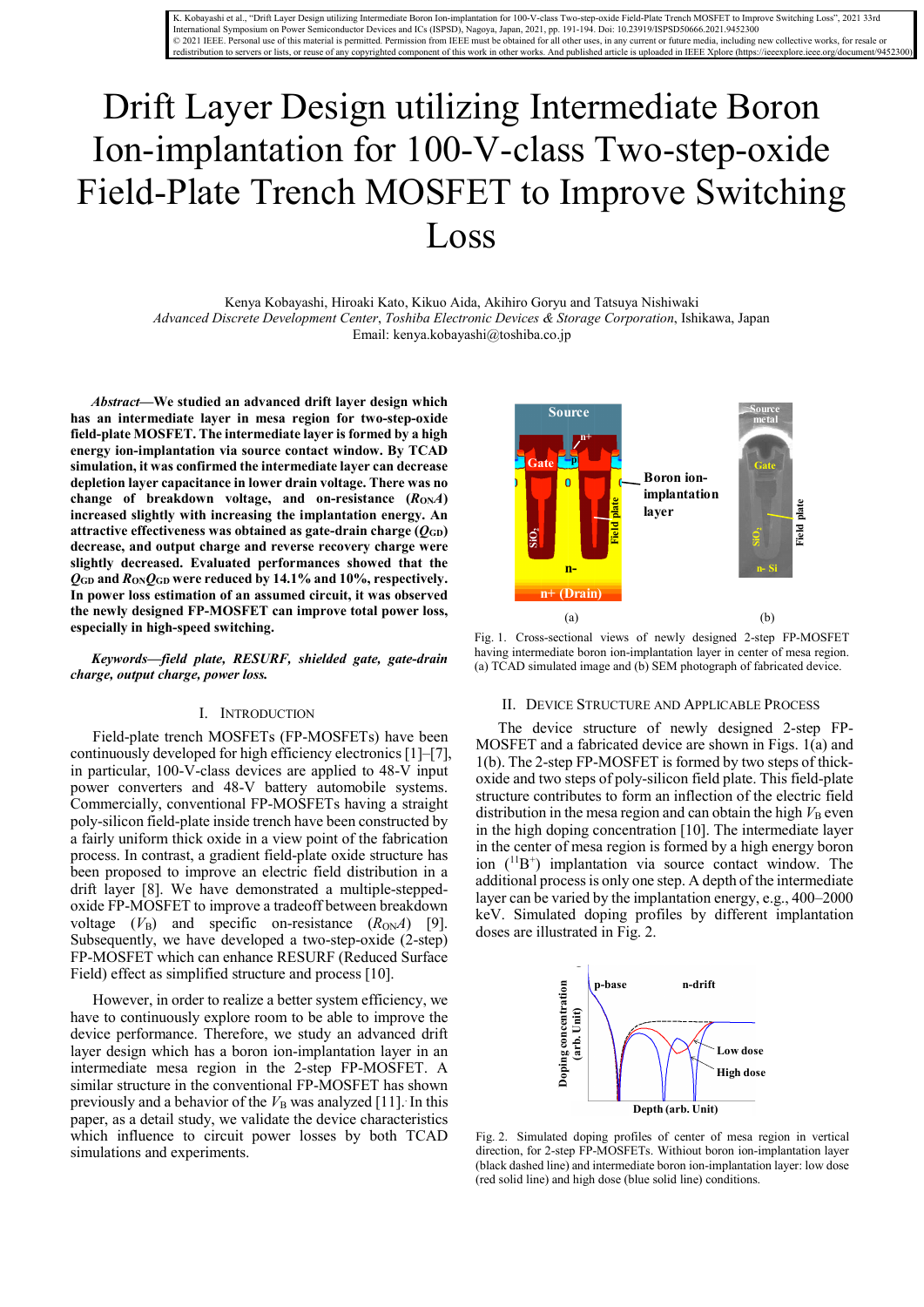# III. DEVICE SIMULATION

Firstly, by using the TCAD simulation, a behavior of the intermediate layer in the 2-step FP-MOSFET was investigated. It was thought that the boron ion-implantation layer gives an influence to parasitic capacitances: reverse transfer capacitance  $(C_{\text{rss}})$  and output capacitance  $(C_{\text{oss}})$ . Therefore, drain-source voltage (*VDS*) dependences of depletion layer expansion were simulated (Fig. 3). Actually, a difference between two structures (with/without the intermediate boron ion-implantation layer) were recognized and it was confirmed the intermediate layer can decrease depletion layer capacitances ( $C_{GD2}$  and  $C_{DS1}$ ) in the region less than  $V_{DS} = 30$ V (Fig. 4). In addition, the energy and the dose dependences were also observed. This behavior is expected to decrease gate-drain charge  $(Q<sub>GD</sub>)$  and output charge  $(Q<sub>oss</sub>)$ .

Figs. 5(a) and 5(b) show simulated implantation energy dependences of the *V*B and the *R*ON*A*. There was no change of the  $V_B$  until 1200 keV, and the  $R_{ON}A$  increased slightly with increasing the energy or the implantation dose.



Fig. 3. Simulated (a) 2-step FP-MOSFET, and (b) 2-step FP-MOSFET with intermediate boron ion-implantation layer, which represent  $V_{DS}$ dependences of depletion layer expansion:  $V_{DS} = 1$  V, 10 V, and 20 V. Parasitic capacitances are shown in the left-middle figure and they can be expressed as:  $C_{\text{rss}} = C_{\text{GD1}} C_{\text{GD2}} / (C_{\text{GD1}} + C_{\text{GD2}})$ ,  $C_{\text{oss}} = C_{\text{rss}} + C_{\text{DS1}} + C_{\text{DS2}}$ .



Fig. 4. (a) Simulated  $V_{DS}$  dependences of  $C_{iss}$ ,  $C_{oss}$ , and  $C_{rss}$ , for 2-step FP-MOSFETs with/without intermediate boron ion-implantation layer. (b) Enlarged view of low  $V_{DS}$  region (0–30 V). Implantation dose:  $1.2E12$  and 2.4E12 /cm<sup>2</sup>. Implantation energy: 400 and 800 keV.



Fig. 5. Simulated implantation energy dependences of (a)  $V_{\text{B}}$  and (b)  $R_{\text{ON}}A$ , for 2-step FP-MOSFETs with/without intermediate boron ion-implantation layer. Implantation dose: 1.2E12-3.6E12 /cm<sup>2</sup>.

## IV. EXPERIMENTAL RESULTS

## *A. Breakdown Voltage and On-resistance*

Subsequently, the newly designed 2-step FP-MOSFETs were actually manufactured applying a relatively low implantation dose condition. The  $V<sub>B</sub>$  was maintained until the implantation energy of 800 keV as sufficient values of 105– 107 V, as shown in Fig. 6(a). The  $R_{OM}$  was measured under the condition of gate voltage  $V_{GS} = 10$  V and drain current  $I_D$  $=$  30 A, and obtained 26.5–27.9 mΩmm<sup>2</sup>, as shown in Fig. 6(b). The implantation energy dependence of the  $R_{ON}A$  was as same as the simulation results, however, a significant increase was not found by adding the intermediate layer. The measured  $R_{\text{ON}}A$  was 9–6% smaller than simulated results. This is because a strain effect caused by the thick oxide inside trench was added [12], thus it is considered both channel and drift resistances decreased by the effect.



Fig. 6. Measured implantation energy dependences of (a)  $V_B$  and (b)  $R_{ON}A$ , for 2-step FP-MOSFETs with/without intermediate boron ion-implantation layer. Measurement conditions:  $I_D = 1 \text{ mA}$  for  $V_B$ ; and  $V_{GS} = 10 \text{ V}$  and  $I_D =$ 30 A for  $R_{ON}A$ .

## *B. Gate Charge and Output Charge*

An attractive effectiveness of the intermediate layer was found in measured  $Q_{GD}/A$  (*A* means unit area). Those were 1.29 nC/mm2 and 1.18 nC/mm2 as average, for the energy of 400 keV and 800 keV, respectively, as shown in Figs. 7(a) and 7(b). The reduction rates by adding the intermediate layer were 7.1–14.4%.

Moreover, it was also confirmed measured *Q*oss/*A* was slightly decreased (3.3%), as shown in Fig. 8. The *Q*oss was calculated by the  $V_{DS}$  integral of the  $C_{oss}$ . The  $Q_{oss}/A$  reduction (a) (b) calculated by the  $\nu_{DS}$  includes the effect of the  $Q_{GD}/A$  reduction.



Fig. 7. (a) Measured implantation energy dependences of  $Q_{GD}/A$  for 2-step FP-MOSFETs with/without intermediate boron ion-implantation layer. (b) Measured total gate charge waveforms. Measurement conditions:  $V_{DS} = 50$ V and  $I_D = 35$  A.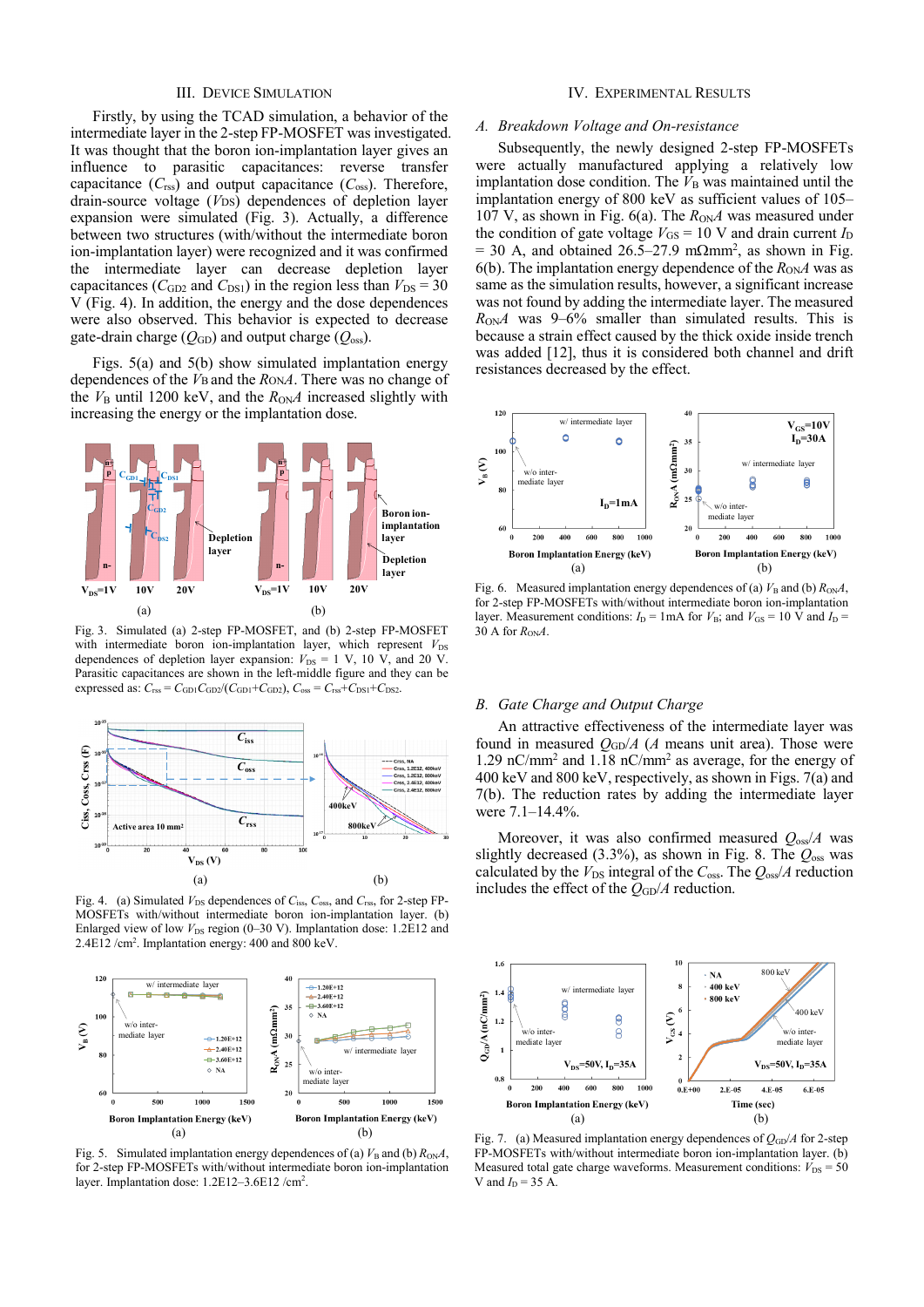

Fig. 8. Measured implantation energy dependences of *Q*oss/*A* for 2-step FP-MOSFETs with/without intermediate boron ion-implantation layer. Measurement condition:  $V_{DS} = 50$  V.

#### *C. Body Diode Reverse Recovery*

Body diode reverse-recovery waveforms were measured under the condition of forward current  $I_F = 20$  A, supply voltage  $V_{\text{DD}} = 50$  V, and  $di/dt = 100$  A/ $\mu$ s. As shown in Fig. 9(a), a significant difference was not observed in between two structures (with/without the intermediate layer) until 800 keV. However, it was also confirmed reverse recovery charge *Q*rr/*A* was slightly decreased (4.2%), due to a small reduction of reverse recovery time (*t*rr), as shown in Fig. 9(b).



Fig. 9. (a) Measured body diode reverse recovery waveforms for 2-step FP-MOSFETs with/without intermediate boron ion-implantation layer. (b) Enlarged view of reverse current region. Measurement conditions:  $V_{\text{DD}} = 50$ V,  $I_F = 20$  A, and di/dt = 100 A/ $\mu$ s.

## *D. Avalanche Capability*

Fig. 10 shows an inductive load switching waveforms before destruction under the condition of  $V_{DD} = 60$  V,  $V_{GS} =$ 0–15 V, and inductance  $L = 100 \mu H$ . It was confirmed the intermediate layer did not affect to the avalanche capability.



Fig. 10. Measured inductive load switching waveforms before destruction, for 2-step FP-MOSFETs with intermediate boron ion-implantation layer. Measurement conditions:  $V_{\text{DD}} = 60 \text{ V}$ ,  $V_{\text{GD}} = 0$ –15 V, and  $\overline{L} = 100 \text{ }\mu\text{H}$ .

#### *E. Figure-of-Merit*

As the device performance comparison, figures-of-merit (FOMs) calculated by the measurement results were shown in Fig. 11. Here, the conventional straight FP-MOSFET which has been described in [10], the 2-step FP-MOSFET without

the intermediate layer, and the 2-step FP-MOSFET with the intermediate layer (800 keV condition) are compared.

The  $R_{ON}A$  of the 2-step FP-MOSFET with the intermediate layer kept 16% reduction compared with that of the conventional FP-MOSFET, in spite of 5.3% increase compared with the 2-step FP-MOSFET without the intermediate layer.

When the FP-MOSFETs are applied in a high efficiency switching circuit, charge properties, i.e., total gate charge  $(Q_G)$ , gate-drain charge  $(Q<sub>GD</sub>)$ , and output charge  $(Q<sub>oss</sub>)$ , are very important. Moreover, as an indicator of the switching property,  $Q_{SW}$  is defined by sum of gate-source charge  $(Q_{GS})$  after threshold voltage and the *Q*GD. As a remarkable result of this study,  $R_{ON}Q_{GD}$  was reduced by 10% by only adding the intermediate layer in the 2-step FP-MOSFET.

Moreover, it was confirmed that  $R_{ON}O_G$  was reduced by 27.6% compared with that of the conventional FP-MOSFET (having the straight field plate). However, it includes not only the *Q*GD reduction but also the effect of a modification of the gate-source insulating film structure, as described in [10].

 $R_{ON}O_{oss}$  of the 2-step FP-MOSFET has become greater than that of the conventional FP-MOSFET because of applying the higher doping concentration in the drift layer [10]. On the other hand, the  $R_{ON}Q_{oss}$  increase by adding the intermediate layer was small enough (1.8%), that was contribution of the *Q*oss/*A* reduction shown in Fig. 8.



Fig. 11. Comparison of figures-of-merit (FOMs) for conventional FP-MOSFET and 2-step FP-MOSFETs with/without intermediate boron ionimplantation layer (800 keV). Measurement conditions:  $V_{GS} = 10$  V and  $I_D$ = 30 A for  $R_{ON}$ ;  $V_{DS}$  = 50 V and  $I_D$  = 35 A for  $Q_G$  and  $Q_{GD}$ ;  $V_{DS}$  = 50 V for  $Q_{\text{oss}}$ ; and  $V_{\text{DD}}$  = 50 V and  $I_{\text{F}}$  = 20 A for  $Q_{\text{tr}}$ .

Similarly, in  $R_{ON}Q_{rr}$ , the decreasing rate of the  $R_{ON}$  and the increasing rate of the  $Q_{\rm rr}$ , which were confirmed by the intermediate layer, were almost cancelled each other.

## V. POWER LOSS ESTIMATION

In order to evaluate the device performance improvement shown in Fig. 11, we took account of a synchronous buck converter circuit and calculated each component of the power loss: conduction loss ( $P_{\text{CON}}$ ), gate drive loss ( $P_{\text{GD}}$ ), switching  $\log(P_{SW})$ , output charge  $\log(P_{Qoss})$  and reverse recovery loss  $(P<sub>Qrr</sub>)$  by general formulas [13].

Generally, the lower  $R_{ON}$  is appropriate to the low-side (LS) device, and the lower charge properties are required as the high-side (HS) device. Therefore, in comparison of the two kinds of the MOSFETs, as the low-side, same die size was assumed to achieve the lowest  $R_{ON}$  in a same package, e.g., SOP-8. As the high-side, same  $R_{ON}$  MOSFETs were assumed with considering a necessary current rating. In addition, we